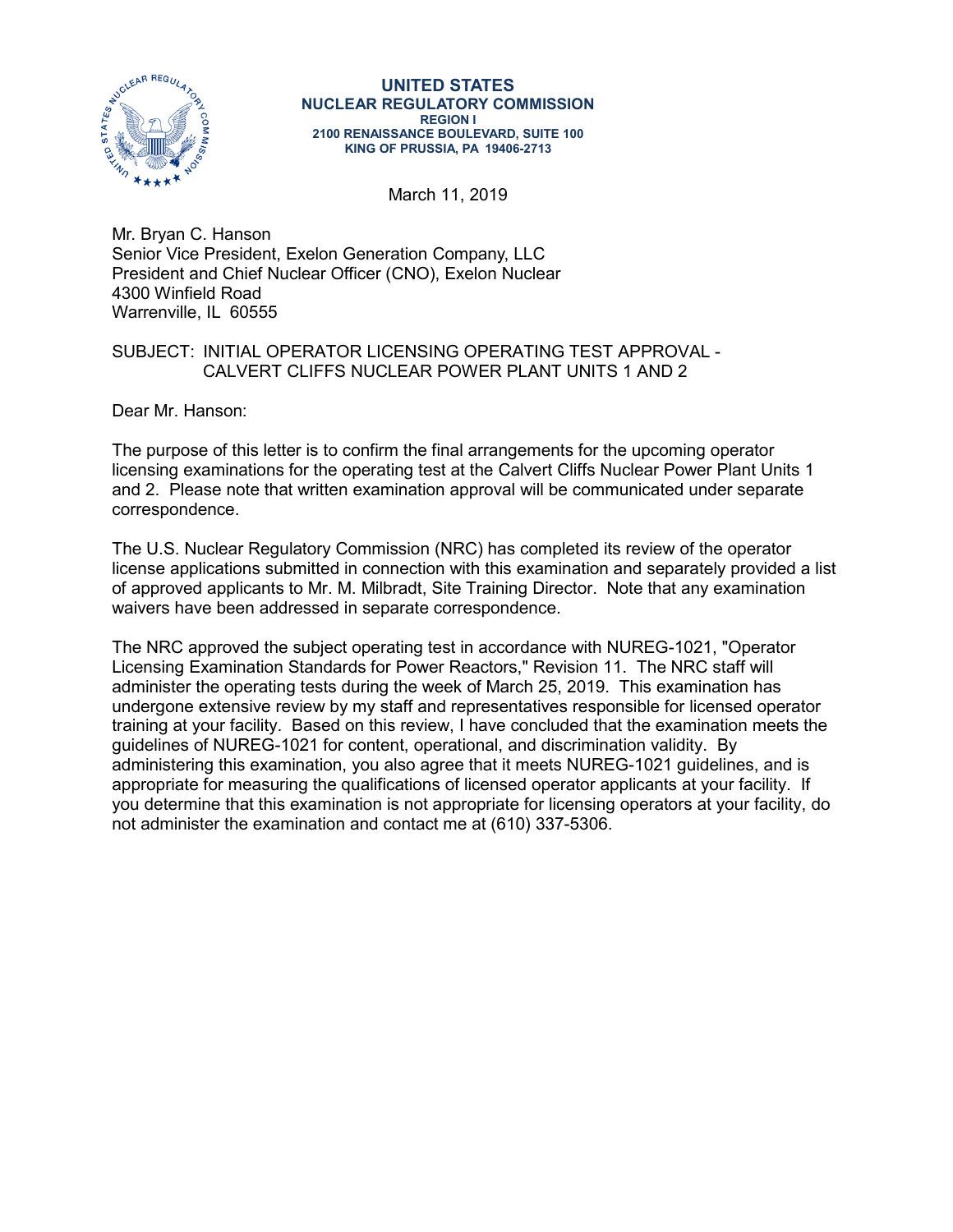Please contact your Chief Examiner, Mr. David Silk at (610) 337-5372, if you have any questions or identify any errors or changes in the license level Reactor Operator (RO) or Senior Reactor Operator (SRO) or type of examination (partial or complete operating test) specified for each applicant.

Sincerely,

## */RA/*

Donald E. Jackson, Chief Operations Branch Division of Reactor Safety

Docket Nos. 50-317 and 50-318 License Nos. DPR-53 and DPR-69

cc: Distribution via ListServ